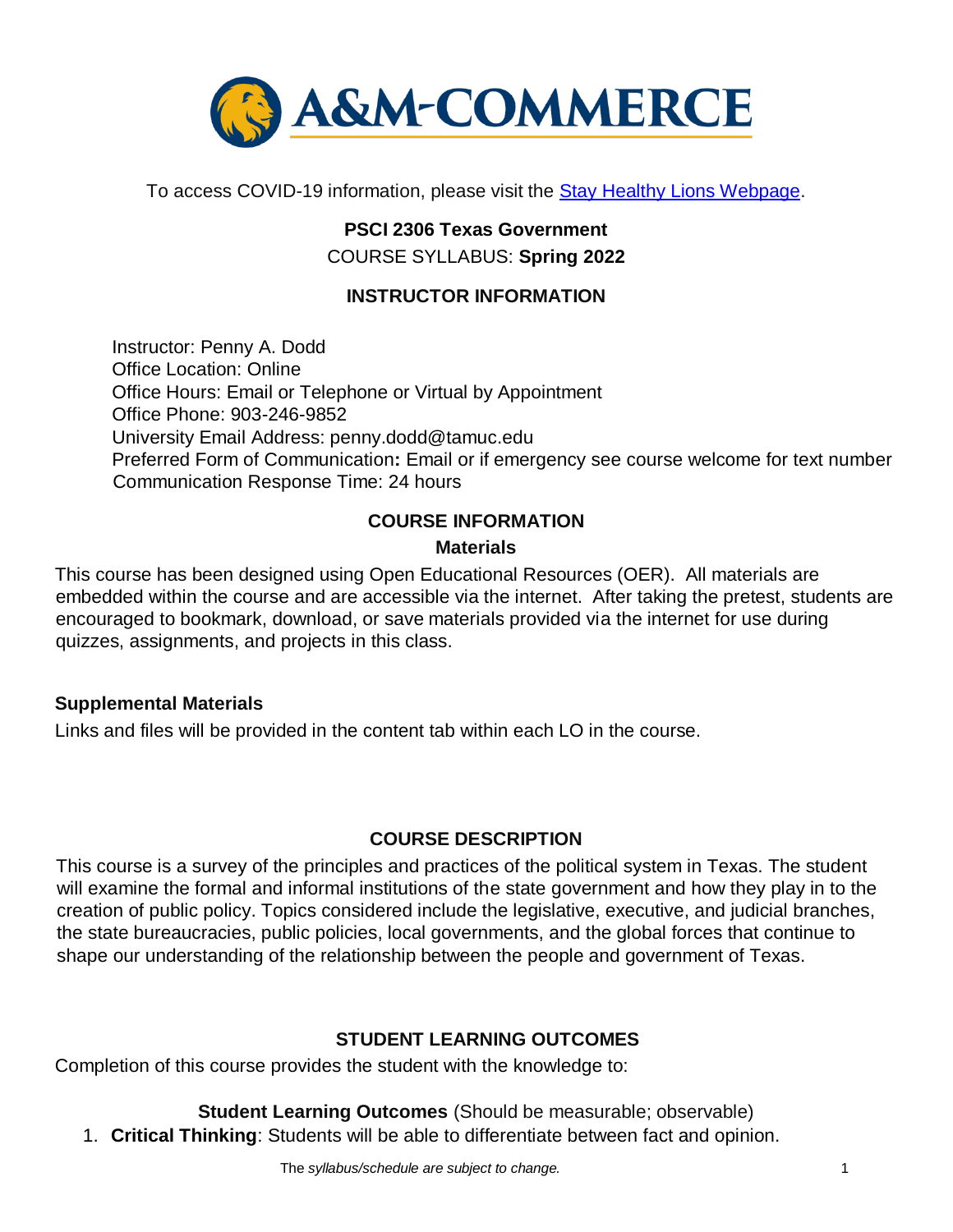- 2. **Communication:** Student communication will be clear, purposeful, and make appropriate use of evidence, data and technology as applicable. In written, oral, and or/visual communication A&M-Commerce students will communicate in a manner appropriate to audience and occasion, with an evident message and organizational structure
- 3. **Personal Responsibility**: Students will understand and practice academic honesty.
- 4. **Social Responsibility**: Students will demonstrate an understanding of societal and/or civic issues.

#### **REGULAR AND SUBSTANTIVE COURSE INTERACTION**

As a general guide, students enrolled in a three semester hour course should spend one hour engaged in instructional activities and two to three hours on out-of-class work per week in a traditional semester. Students are expected to double this effort of engagement given that this course is being delivered in a seven-week term. Educational activities in this course are designed to ensure regular and substantive interaction between students and faculty to ensure that students are able to demonstrate competency.

### **COURSE REQUIREMENTS**

**Minimal Technical Skills Needed:** Students will need reliable computer and internet access for this course. Students must be able to effectively use myLeo email, myLeo Online D2L, and Microsoft Office.

**Instructional Methods:** This course is an online course. To be successful in this course, all content and course modules should be read and reviewed. All assignments and quizzes (both graded and not graded) must be completed. Please contact the instructor by email for any assistance.

**Student Responsibilities or Tips for Success in the Course:** To be successful in this course, all content and course modules should be read and reviewed. All assignments and quizzes (both graded and not graded) should be completed. Please contact the instructor by email for any assistance.

## **ASSESSMENT**

**Pretest(s) 3** 

#### **Project(s) 1 Course Project Analysis**

**Posttests(s) 3** 

#### **GRADING**

A score of 80% or higher on both the Culminating Project and Posttest is required to demonstrate competency and receive credit for the course. The following items will be used to calculate the final grade in the course.

| <b>Item</b>                   | <b>Worth</b> |
|-------------------------------|--------------|
| Posttests (3 each 100 points) | 300 points   |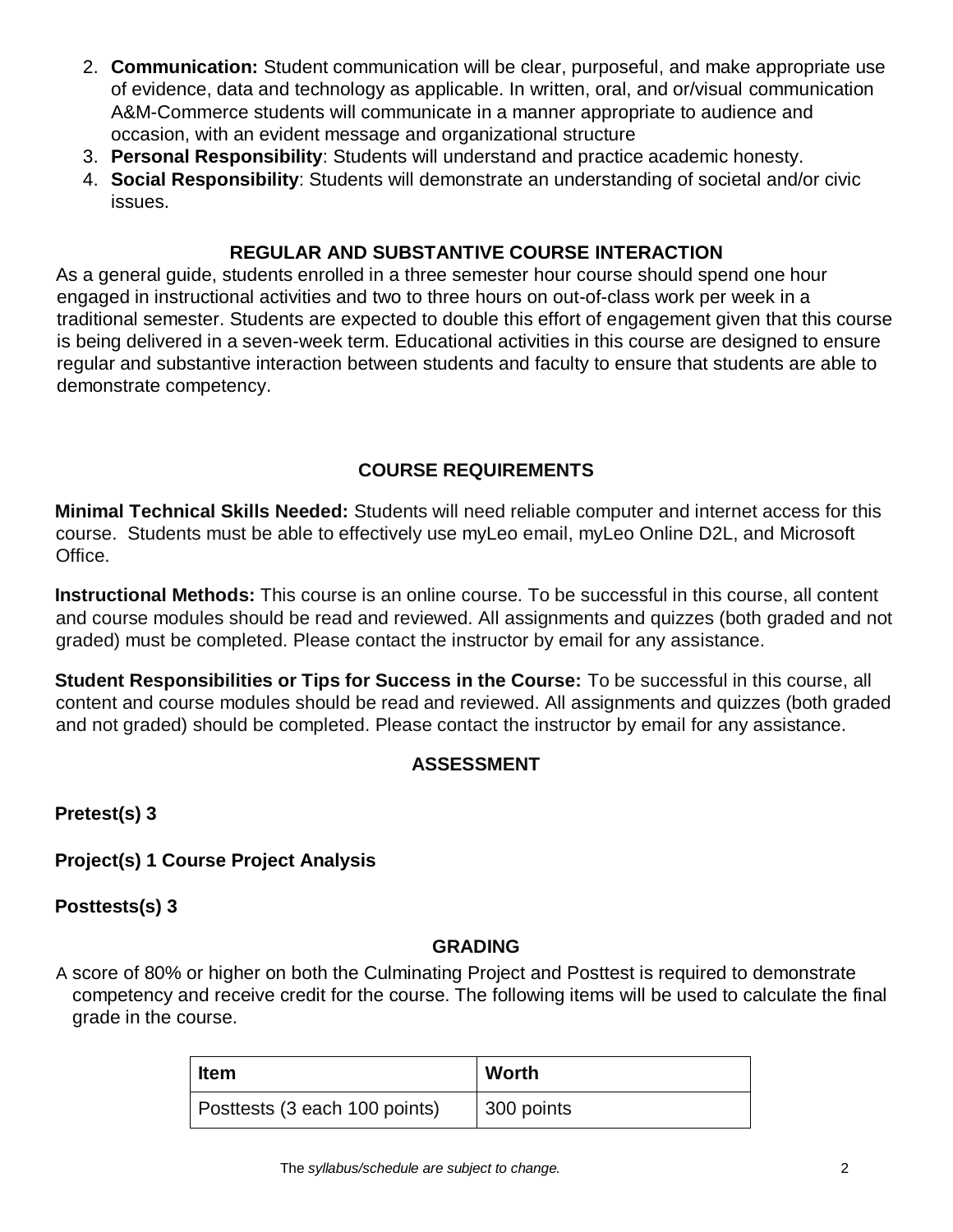| <b>Culminating Project</b> | 100 points |
|----------------------------|------------|
|                            |            |
|                            |            |
| <b>Total</b>               | 400        |

### **Grading Scale**

 $A = 90\% - 100\%$  $B = 80\% - 89\%$  $F = 79%$  or Below

#### **TECHNOLOGY REQUIREMENTS LMS**

All course sections offered by Texas A&M University-Commerce have a corresponding course shell in the myLeo Online Learning Management System (LMS). Below are the technical requirements

Learning Management System (LMS) Requirements: View the [Learning Management System Requirements Webpage.](https://community.brightspace.com/s/article/Brightspace-Platform-Requirements) 

LMS Browser Support: Learn more on the [LMS Browser Support Webpage.](https://documentation.brightspace.com/EN/brightspace/requirements/all/browser_support.htm) 

YouSeeU Virtual Classroom Requirements: Visit the [Virtual Classroom Requirements Webpage.](https://support.youseeu.com/hc/en-us/articles/115007031107-Basic-System-Requirements) 

# **ACCESS AND NAVIGATION**

You will need your campus-wide ID (CWID) and password to log into the course. If you do not know your CWID or have forgotten your password, contact the Center for IT Excellence (CITE) at 903.468.6000 or helpdesk@tamuc.edu**.** 

**Note:** Personal computer and internet connection problems do not excuse the requirement to complete all course work in a timely and satisfactory manner. Each student needs to have a backup method to deal with these inevitable problems. These methods might include the availability of a backup PC at home or work, the temporary use of a computer at a friend's home, the local library, office service companies, Starbucks, a TAMUC campus open computer lab, etc.

#### **COMMUNICATION AND SUPPORT**

If you have any questions or are having difficulties with the course material, please contact your Instructor.

#### **Technical Support**

If you are having technical difficulty with any part of Brightspace, please contact Brightspace Technical Support at 1-877-325-7778. Other support options can be found on the [Brightspace](https://community.brightspace.com/support/s/contactsupport)  [Support Webpage.](https://community.brightspace.com/support/s/contactsupport)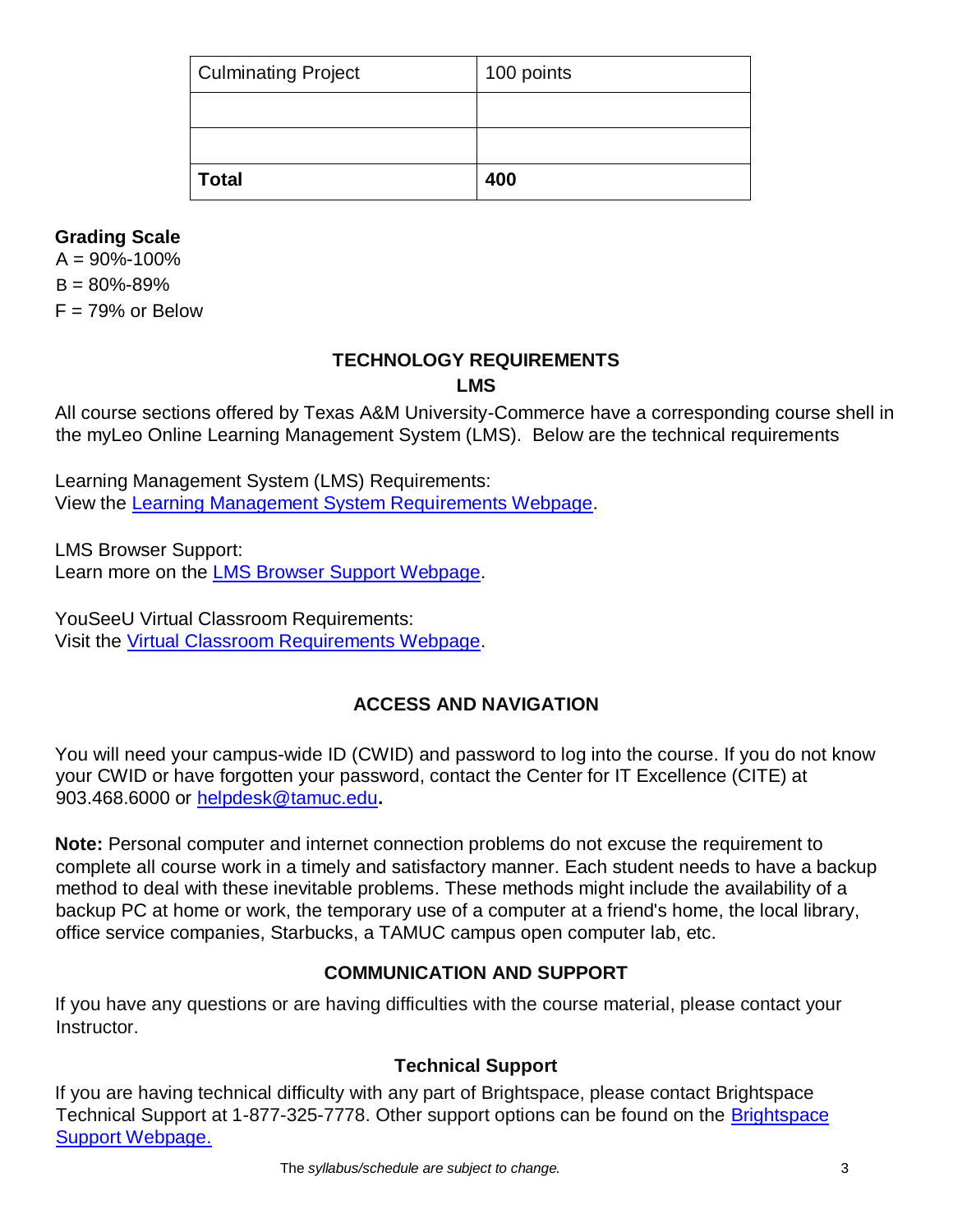#### **Interaction with Instructor Statement**

This is an online course; therefore, expect most communication to be online as well. Correspondence will always be through university email (your "myLeo" mail) and announcements in myLeo online (D2L). The instructor will make every effort to respond to emails within 24 provided the correspondence follows the requirements listed below. Students are encouraged to check university email daily.

#### **All emails from students should include:**

- **Course name and subject in the subject line (ex. ORGL 3322 – Posttest) Salutation**
- **Proper email etiquette (no "text" emails – use proper grammar and punctuation)**
- **Student name and CWID after the body of the email**

# **COURSE AND UNIVERSITY PROCEDURES/POLICIES Syllabus Change Policy**

The syllabus is a guide. Circumstances and events, such as student progress, may make it necessary for the instructor to modify the syllabus during the semester. Any changes made to the syllabus will be announced in advance.

#### **Student Conduct**

All students enrolled at the University shall follow the tenets of common decency and acceptable behavior conducive to a positive learning environment. The Code of Student Conduct is described in detail online in the [Student Guidebook.](http://www.tamuc.edu/Admissions/oneStopShop/undergraduateAdmissions/studentGuidebook.aspx)

Students should also consult the [Rules of Netiquette Webpage](https://www.britannica.com/topic/netiquette) for more information regarding how to interact with students in an online forum.

## **TAMUC Attendance**

For more information about the attendance policy, please view the [Attendance](http://www.tamuc.edu/admissions/registrar/generalInformation/attendance.aspx) [Webpage](http://www.tamuc.edu/admissions/registrar/generalInformation/attendance.aspx) and the [Class](http://www.tamuc.edu/aboutUs/policiesProceduresStandardsStatements/rulesProcedures/13students/academic/13.99.99.R0.01.pdf) [Attendance Policy](http://www.tamuc.edu/aboutUs/policiesProceduresStandardsStatements/rulesProcedures/13students/academic/13.99.99.R0.01.pdf)

#### **Academic Integrity**

Students at Texas A&M University-Commerce are expected to maintain high standards of integrity and honesty in all of their scholastic work. For more details and the definition of academic dishonesty see the following procedures:

[Undergraduate Academic Dishonesty Po](http://www.tamuc.edu/aboutUs/policiesProceduresStandardsStatements/rulesProcedures/13students/undergraduates/13.99.99.R0.03UndergraduateAcademicDishonesty.pdf)licy [Undergraduate Student Academic Dishonesty Form](http://www.tamuc.edu/aboutUs/policiesProceduresStandardsStatements/rulesProcedures/documents/13.99.99.R0.03UndergraduateStudentAcademicDishonestyForm.pdf)

#### **Students with Disabilities-- ADA Statement**

The Americans with Disabilities Act (ADA) is a federal anti-discrimination statute that provides comprehensive civil rights protection for persons with disabilities. Among other things, this legislation requires that all students with disabilities be guaranteed a learning environment that provides for reasonable accommodation of their disabilities. If you have a disability requiring an accommodation, please contact:

## **Office of Student Disability Resources and Services**

Texas A&M University-Commerce Velma K. Waters Library Rm 162 Phone (903) 886-5150 or (903) 886-5835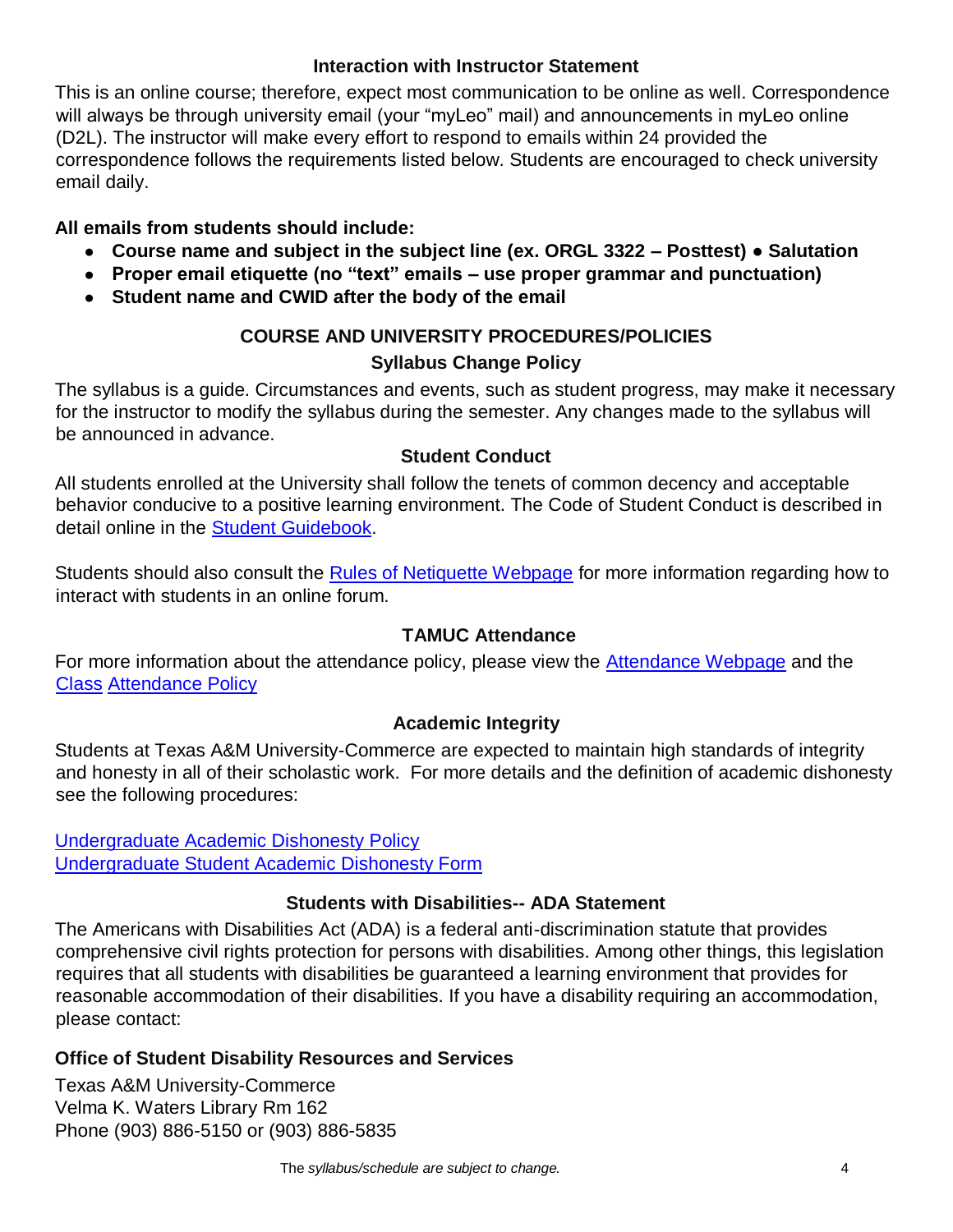#### **Nondiscrimination Notice**

Texas A&M University-Commerce will comply in the classroom, and in online courses, with all federal and state laws prohibiting discrimination and related retaliation on the basis of race, color, religion, sex, national origin, disability, age, genetic information, or veteran status. Further, an environment free from discrimination on the basis of sexual orientation, gender identity, or gender expression will be maintained.

#### **Campus Concealed Carry Statement**

Texas Senate Bill - 11 (Government Code 411.2031, et al.) authorizes the carrying of a concealed handgun in

Texas A&M University-Commerce buildings only by persons who have been issued and are in possession of a Texas License to Carry a Handgun. Qualified law enforcement officers or those who are otherwise authorized to carry a concealed handgun in the State of Texas are also permitted to do so. Pursuant to Penal Code (PC) 46.035 and A&M-Commerce Rule 34.06.02.R1, license holders may not carry a concealed handgun in restricted locations.

For a list of locations, please refer to the [Carrying Concealed Handguns On Campus](http://www.tamuc.edu/aboutUs/policiesProceduresStandardsStatements/rulesProcedures/34SafetyOfEmployeesAndStudents/34.06.02.R1.pdf) document and/or consult your event organizer.

Pursuant to PC 46.035, the open carrying of handguns is prohibited on all A&M-Commerce campuses. Report violations to the University Police Department at 903-886-5868 or 9-1-1.

## **COURSE OUTLINE / CALENDAR**

| <b>Learning Objectives and</b><br><b>Competencies</b>                                                                                                                      | <b>Materials to Read or Review</b> | <b>Assignments</b>                                                                                                      |
|----------------------------------------------------------------------------------------------------------------------------------------------------------------------------|------------------------------------|-------------------------------------------------------------------------------------------------------------------------|
| <b>Competency One</b>                                                                                                                                                      | Review materials in each LO        | <b>Complete Pretest</b>                                                                                                 |
| • LO 1: Texas Political<br>Culture<br>LO 2: The Texas<br>Constitution<br>• LO 3: Texas Political<br>Parties/Elections and<br>Campaigns<br>• LO 4: Texas Interest<br>Groups |                                    | Complete Post test after your<br>pretest has been graded. You<br>will receive your password in<br>the pretest comments. |